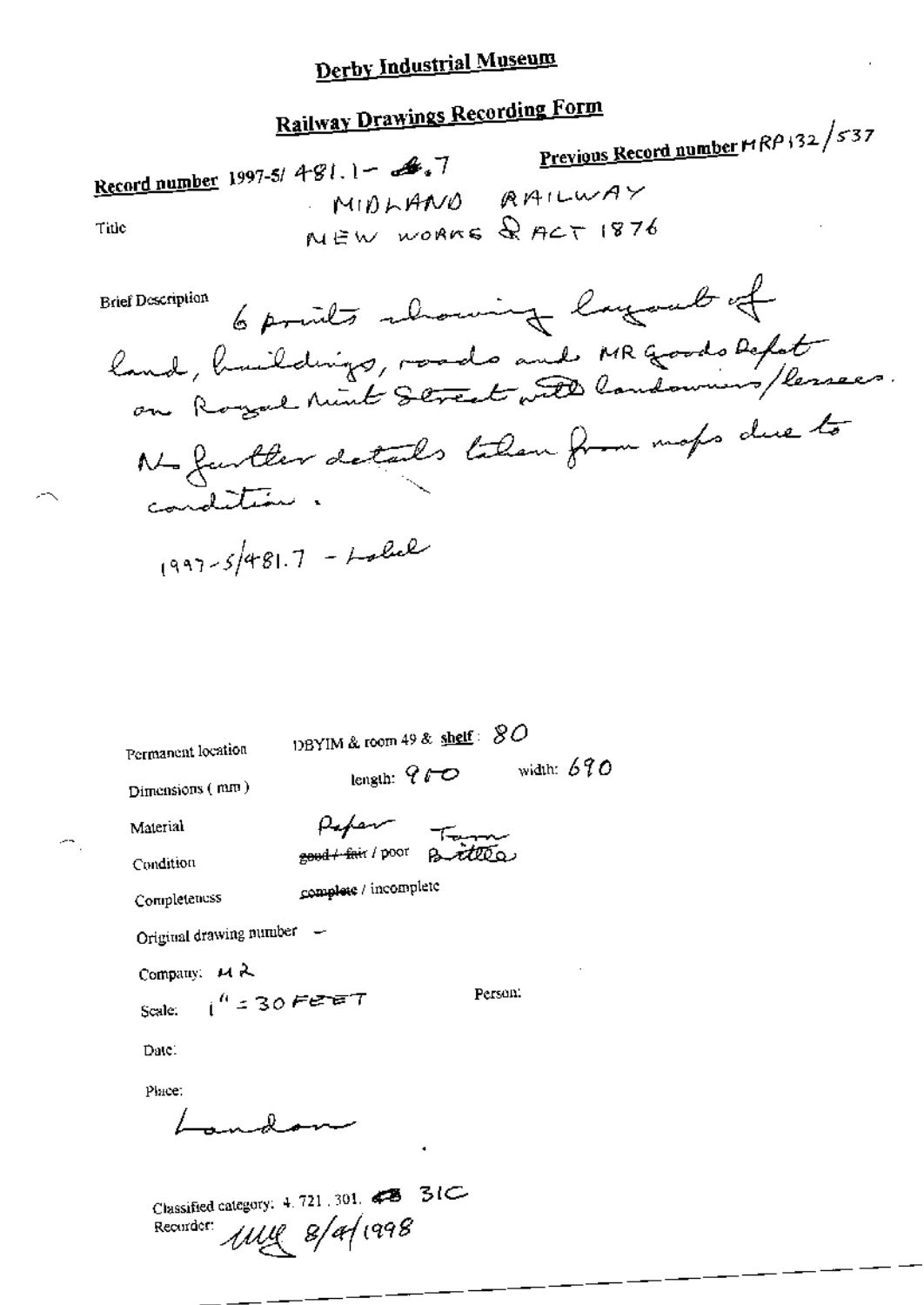### **Railway Drawings Recording Form**

Previous Record number MRP132/708 Record number 1997-5/630 Title Minories, Plan of M.R. accommodation **Brief Description** Plan of ground floor showing Present stables 1-10 and additional stateles  $11 - 24$  (chadadpink)

DBYIM & room  $49$  & shelf:  $87$ Permanent location length:  $615$  width:  $640$ Dimensions (mm) Paper mafalvia Material good / fair / pour Condition complete / incomplete Completeness  $,628$ Original drawing number Company: MR Scale:  $1'' = 8$  FBET Person: Date: Place:

Minories, London

 $\sim$   $\sim$ 

Classified category: 4, 721, 301-3 1 C

 $\mu$ mag 2/10/1998 Recorder: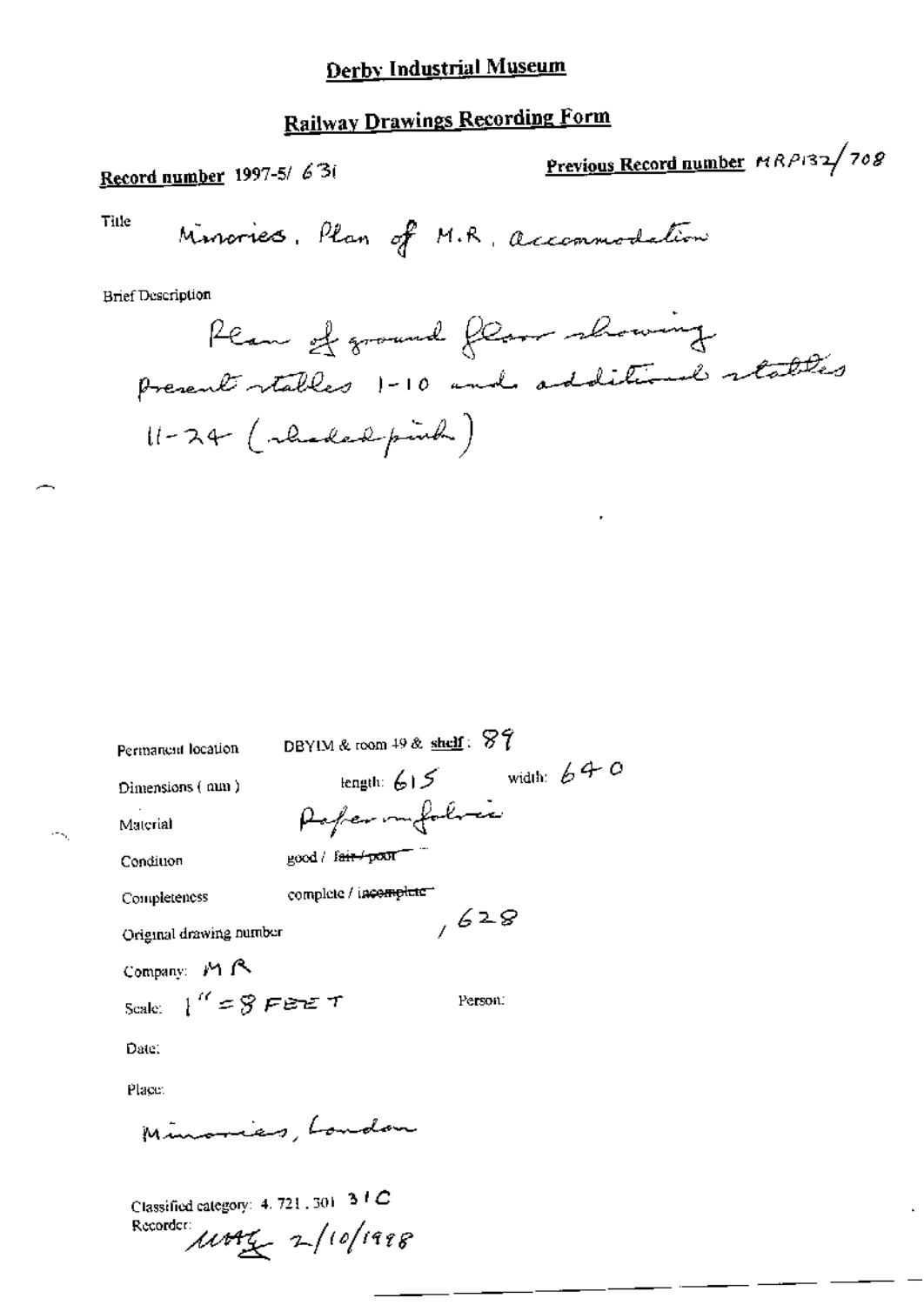#### **Railway Drawings Recording Form**

Record number  $1971 - 384/455$ 

Previous Record number 1437

CATTELL

MIDLAND RAILWAY  $(600)$ TIONAL POWERS) PLAN OF ADDITIONAL LANDS AT ROYAL MINT STREET

**Brief Description** 

Title

County of Middlesex. Parish of Struchael whiteshope family of St Botolph without

Plan of land between Royal Mint Street and Chamber Street showing total avec of MR, ned edge, for goods befort, indings ? development. Hoydon Square, 5B on Landau & Blackwall Railway.

Permanent location

DBYIM & room 49 & shelf: 117

Dimensions (mm)

width,  $580$ leagth:  $8\,80^\circ$ 

Material

Dafer

Condition

good/ fair/poor excess

complete / incomplete -

Completeness

Original drawing number  $S$  there  $\tau$  |

Company:  $MR$ 

Scale:  $i^4$  : 30 FEET

Person:

Date:  $\Lambda$  -  $V$  1882

Place:

Royal Munt Street

Classified category:  $4.721.301.31$ Recorder:  $\mu$   $\frac{1}{4}$   $\frac{1}{4}$   $\frac{1}{2003}$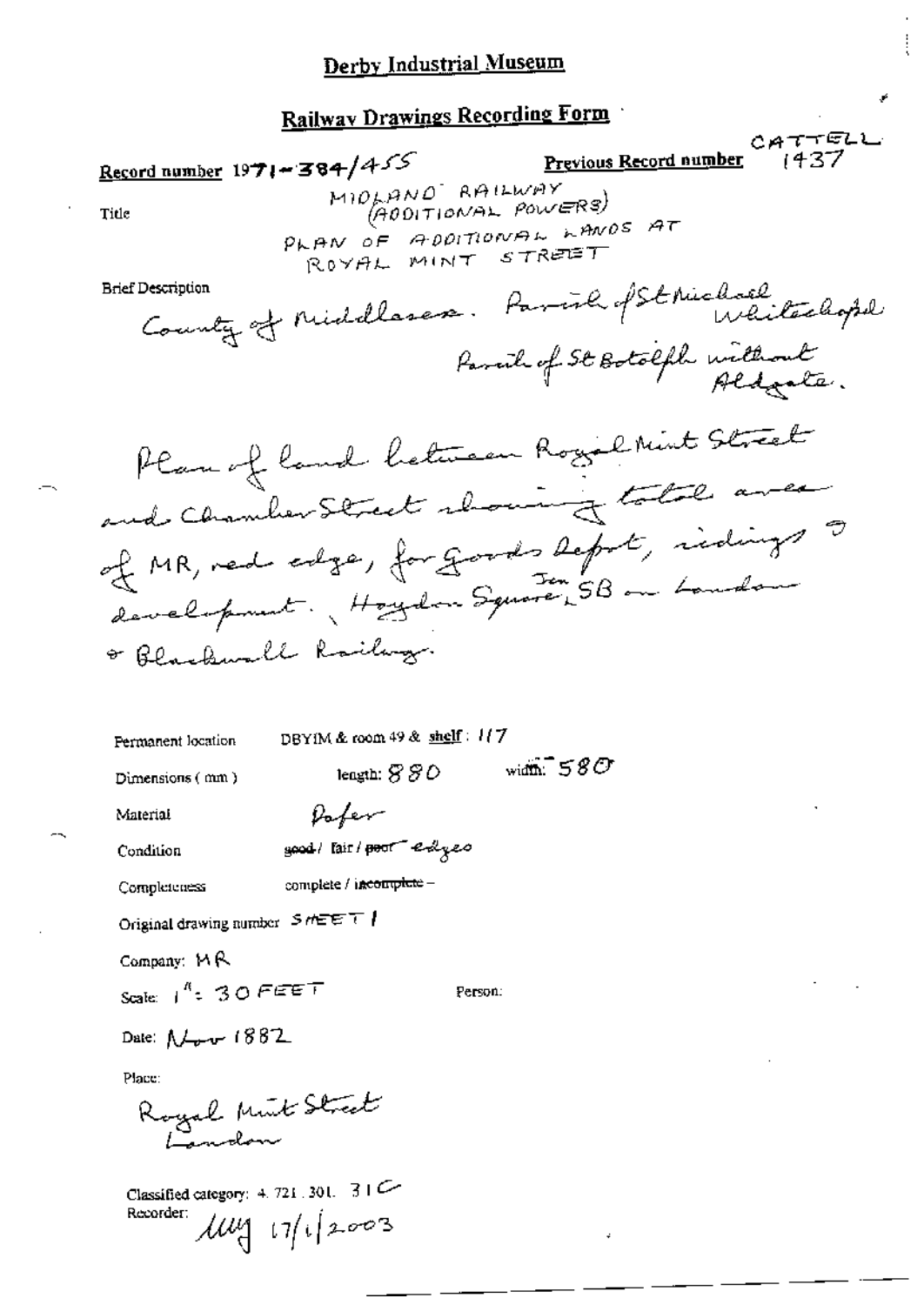#### Railway Drawings Recording Form

Record number 1997-5/1181.4

Previous Record number

Title

 $\sim$   $\sim$ 

Brief Description

| Permanent location              | DBYIM & room $\frac{33}{2}$ a shelf: $569 - 93$ |                  |           |  |
|---------------------------------|-------------------------------------------------|------------------|-----------|--|
| Dimensions (mm)                 | iength: S 05                                    | width: $525$     |           |  |
| Material                        | Reference folice                                |                  |           |  |
| Condition                       | good / fa <del>ir / puor</del>                  |                  |           |  |
| Completeness                    | complete/incomplete Rear board cover missing    |                  |           |  |
| Original drawing number         |                                                 |                  |           |  |
| Company: MR                     |                                                 |                  |           |  |
| Scale:                          |                                                 |                  |           |  |
| Date: <del>Congl</del> Jan 1920 |                                                 | Person: WHCClaus |           |  |
| Place:                          |                                                 | Devly            |           |  |
|                                 |                                                 |                  |           |  |
|                                 |                                                 |                  |           |  |
|                                 |                                                 |                  | አዘመ ገዳሚ ደ |  |

Classified category: 4.721.301.316, 280, 32E, 43B, 32B, 32B, 28B, 28D, 32A<br>Recorder:  $\mu\mu_0$  30/3/2001

 $\sim$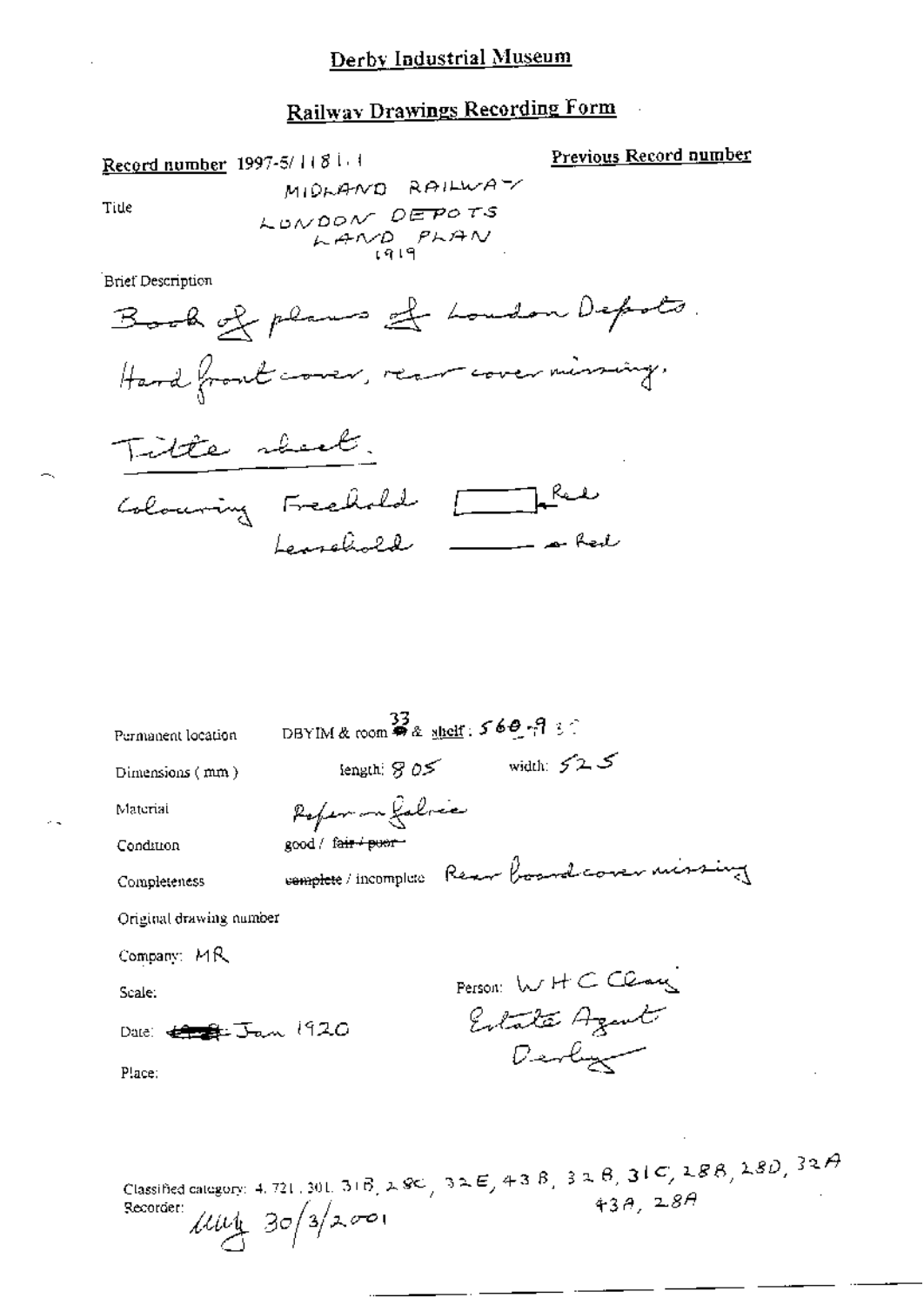### Railway Drawings Recording Form

Titles of Acts

| Brief Description                                                                | List of Acts comming 12 Depots                                                                                                                                     |  |
|----------------------------------------------------------------------------------|--------------------------------------------------------------------------------------------------------------------------------------------------------------------|--|
| Permanent location<br>Dimensions (min.)<br>Material<br>Condition<br>Completeness | DBYIM & room $\otimes$ a shelf: $569.9$<br>width: $\sqrt{2.5}$<br>lengtin: $\mathcal{S} \mathcal{Q} \mathcal{Z}$<br>good / fair / poor<br>complete / incomplete -- |  |
| Original drawing number<br>Company: MR<br>Scale:<br>Date:<br>Place:              | Person:                                                                                                                                                            |  |
| Recorder: $\text{Area}$ 30/3/2001                                                | Classified category: 4, 721-301.3+B, $\lambda$ 8C, 32E, 43B, 32B, 3(C, 29B, 29D,<br>43A, 28A                                                                       |  |

Record number 1997-5/1181.2-LONDON DEPOTS

Title

Previous Record number

 $32A$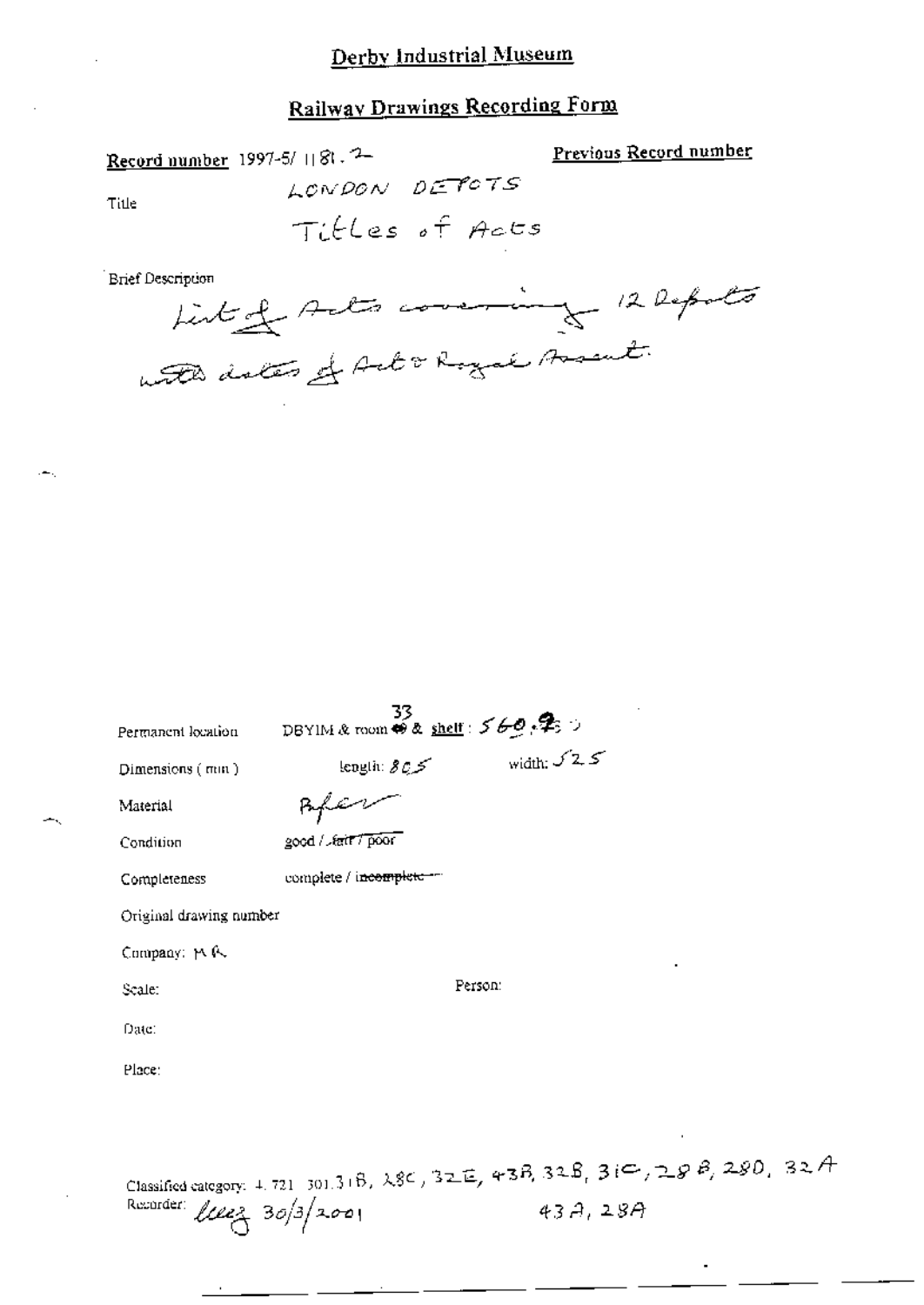#### **Railway Drawings Recording Form**

Record number 1997-5/11 81.13

Previous Record number

Title

**Brief Description** 

Permanent location

 $33$ <br>DBYIM & room  $43$  & shelf:  $560.9$ 

Dimensions (mm)

length:  $805$  width:  $52.5$ 

Person:

Condition

Material

Paperanfolice good / fair / poor

complete / incomplete Completeness

Original drawing number Sheet !!

Company:

Scale:  $1^{R}$  = 30 FEET

Date:

Place:

Rogal Mint Strick

Classified category: 4, 721, 301, 3 (Cm Recorder: 1000 30 3 2001